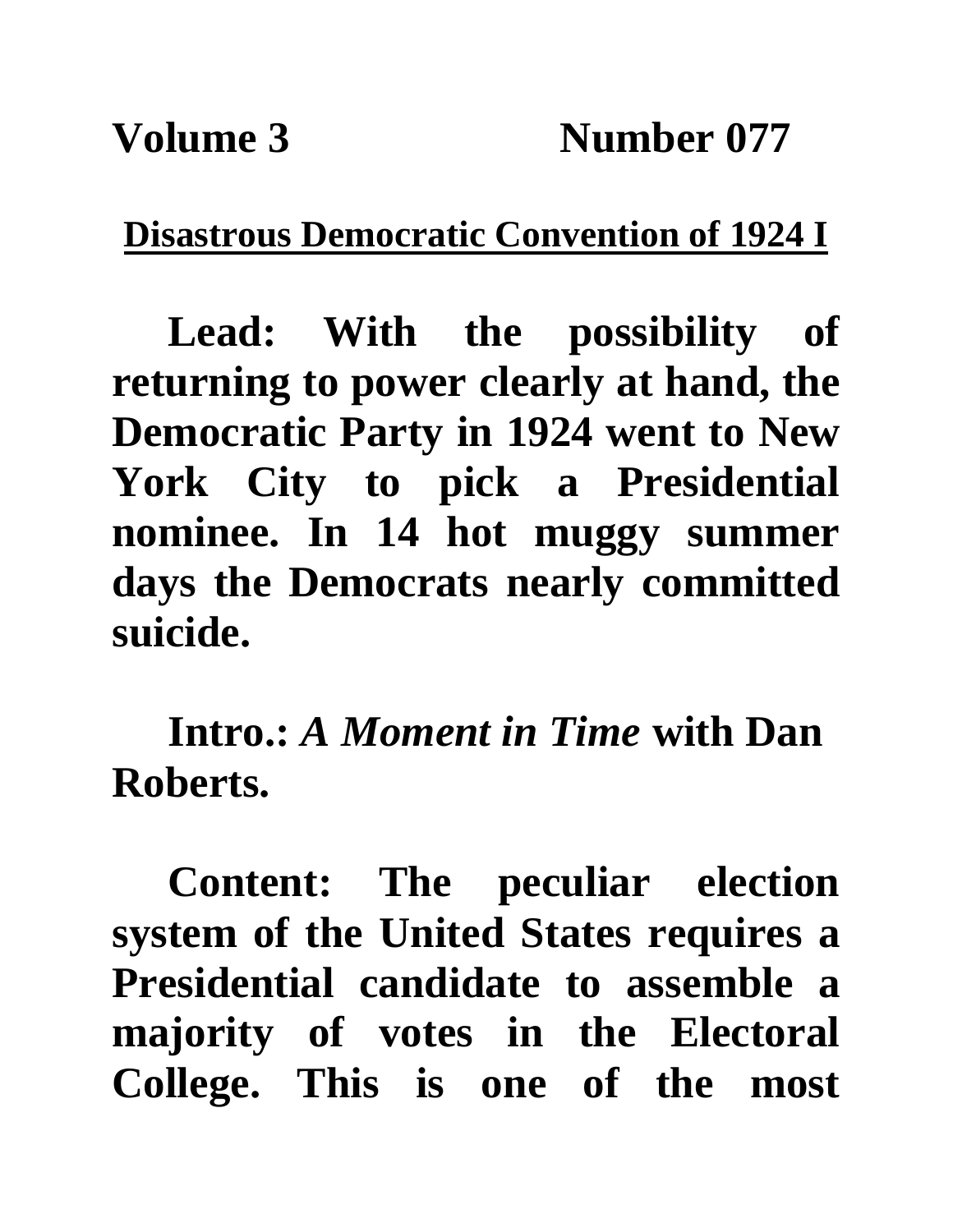**important reasons why a huge and diverse society such as the United States has only two major political parties. Instead of a splintered system with dozens of small parties such as in many European nations, the system is prejudiced toward two broadly based, umbrella-like parties that force political groups to work together to achieve that magic number in the electoral college. This tendency is also reflected in state and local elections.** 

**Perhaps no political party in U.S. history has demonstrated this centralizing inclination as has the Democratic Party. Since it was established by the political groups allied with Thomas Jefferson in the early 1800s, the Democrats have**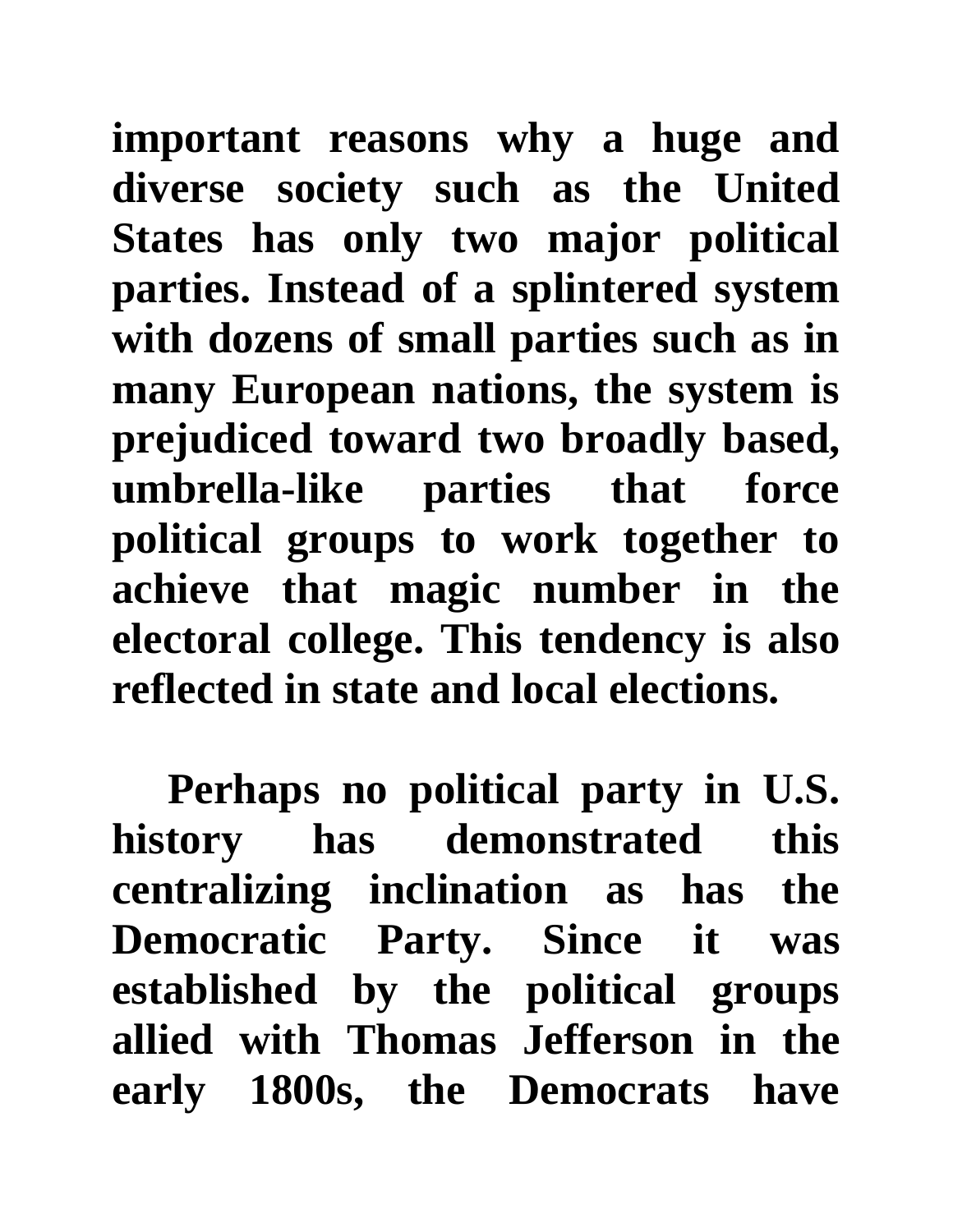**welcomed or squeezed under their crowded tent wealthy industrialists, bankers, immigrant groups, slave owners, ex-slaves, abolitionists, prohibitionists, wets, drys, farmers, intellectuals, fundamentalists, liberals, conservatives, free-traders, protectionists, pro-life, pro-choice, and so on. Every four years this political menagerie gets together for a big family gathering and proceeds to tear itself apart. Whereupon, the Party would go out, surprise all observers and win elections, lots of them. Over the years American voters have seemed to find a certain amount of charm in all that anarchy. At least it was entertaining, yet sometimes the Party went too far. Such was the case in 1924 when the Democrats descended**